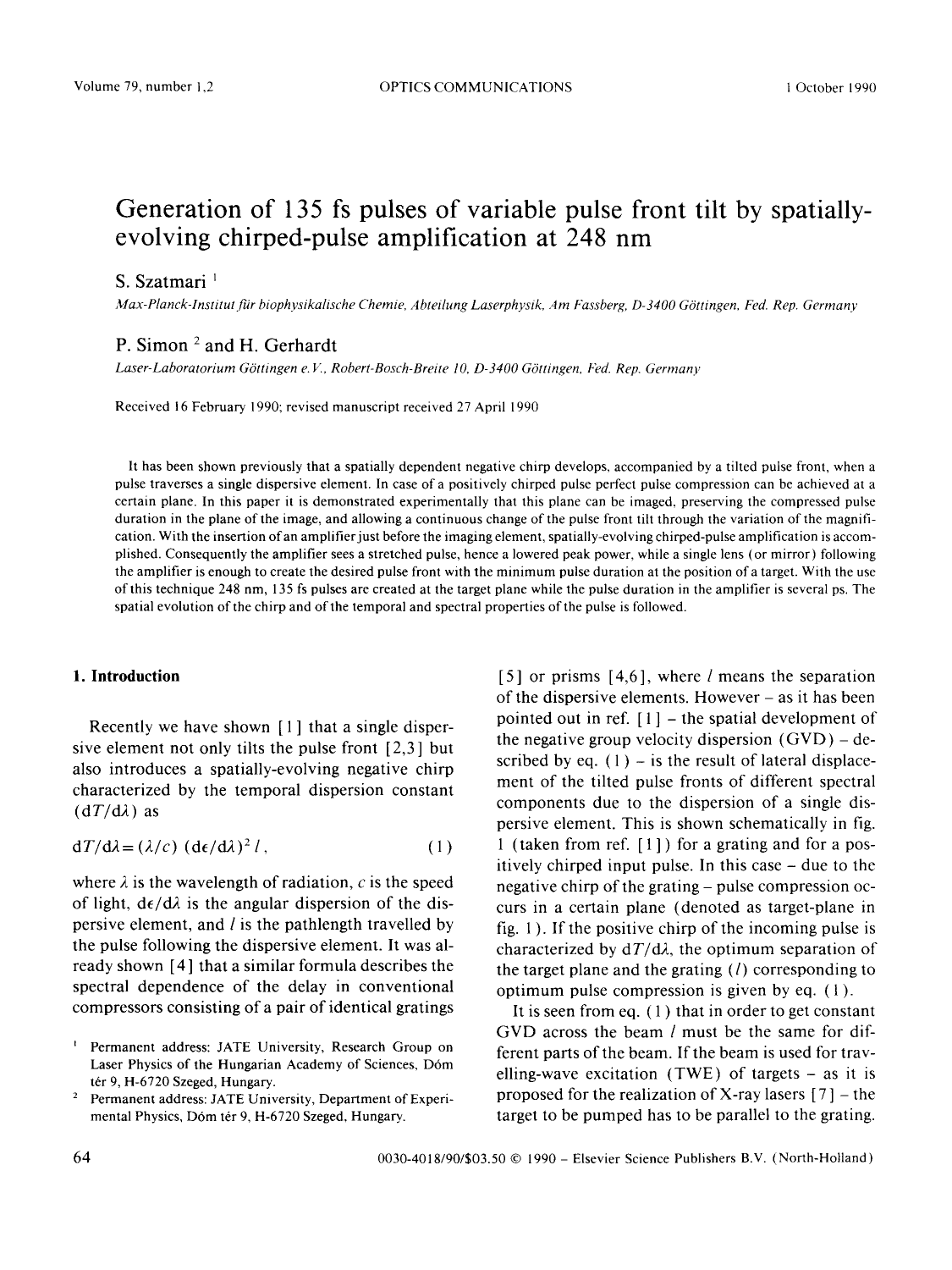

Fig. 1. Schematic of the pulse fronts of the red (dashed line) and the blue component (solid line ) of a positively chirped pulse after diffraction on a grating (taken from ref. [1]).

In this case – as also shown in ref.  $[1]$  – the maximum pulse front tilt referred to the target-plane is limited to  $\gamma$  < 45°. However, for travelling-wave excitation of targets having a group velocity index at the wavelength of radiation to be generated  $n \ge 1$ , a pulse front tilt  $\gamma \geq 45$ ° is necessary to get synchronism between the pump beam and the generated radiation. In ref. [ 1 ] several alternatives are given how to increase  $\gamma$  to the necessary value. The simplest and most straightforward way is to form a demagnified image of the plane of optimum pulse compression, as shown schematically in fig. 2 (taken from ref.  $[1]$ ). The positively chirped incoming beam – after it has been diffracted by grating  $G -$  is optimally compressed at plane A which is then imaged by an optical image system OS to plane B. Since optical imaging leaves the absolute value of the delay between the two marginal rays unchanged, the increase of the tangent of the pulse front tilt can be calculated from the demagnification  $M$ , as

$$
an\gamma' = M \tan\gamma \,,\tag{2}
$$

where  $\gamma'$  and  $\gamma$  are the tilt angles of the pulse fronts in the planes B and A respectively.

Assuming a perfect image system in the position of  $OS$  – which has to have the same pathlength between any pair of object and image points for any rays and any spectral components - the same compressed pulse duration is seen by plane B as by plane A, while the pulse duration in between these two planes (seen also by OS) is longer. (For further details see ref.  $[1]$ ).

When following the spatial evolution of the chirp and the pulse duration in the experimental arrangement of fig. 2, one sees that the originally positively chirped pulse - after it is optimally compressed in plane A - becomes negatively chirped and the pulse duration increases until OS up to a value that is roughly the original pulse duration multiplied by the ratio of the distance between A and OS and *l*. Then the chirp and the pulse duration decrease until both reach their minimum values in the image plane B.

This spatial evolution of the chirp and the pulse duration makes it possible to insert an amplifier-system between plane A and OS, which will then see long pulse duration and therefore moderate intensities. Moreover, a single lens following the amplifier can generate the ultimate shortest pulse duration at the target plane.

In order to minimize the intensity-related problems in short pulse amplifiers, a chirped-pulse amplification scheme has been developed [8], where the pulse duration of the pulse to be amplified is artificially lengthened and shortened in a pulse stretcher and compressor, positioned before and after the amplifier respectively. This technique is successfully applied for Nd: glass and for alexandrite amplifiers. The drawback of this elegant method is that separate systems are used as pulse stretcher and compressor, each consisting of (a fiber or) a pair of gratings, making the whole system complex and limiting the efficiency of coupling the power from the last amplifier to the target. Since the different spectral components are spatially overlapping in the amplifier and are stretched in time, their different (saturation-induced) amplification may cause a narrowed spectrum depending on saturation of the amplifier and thus incomplete compression of the pulse.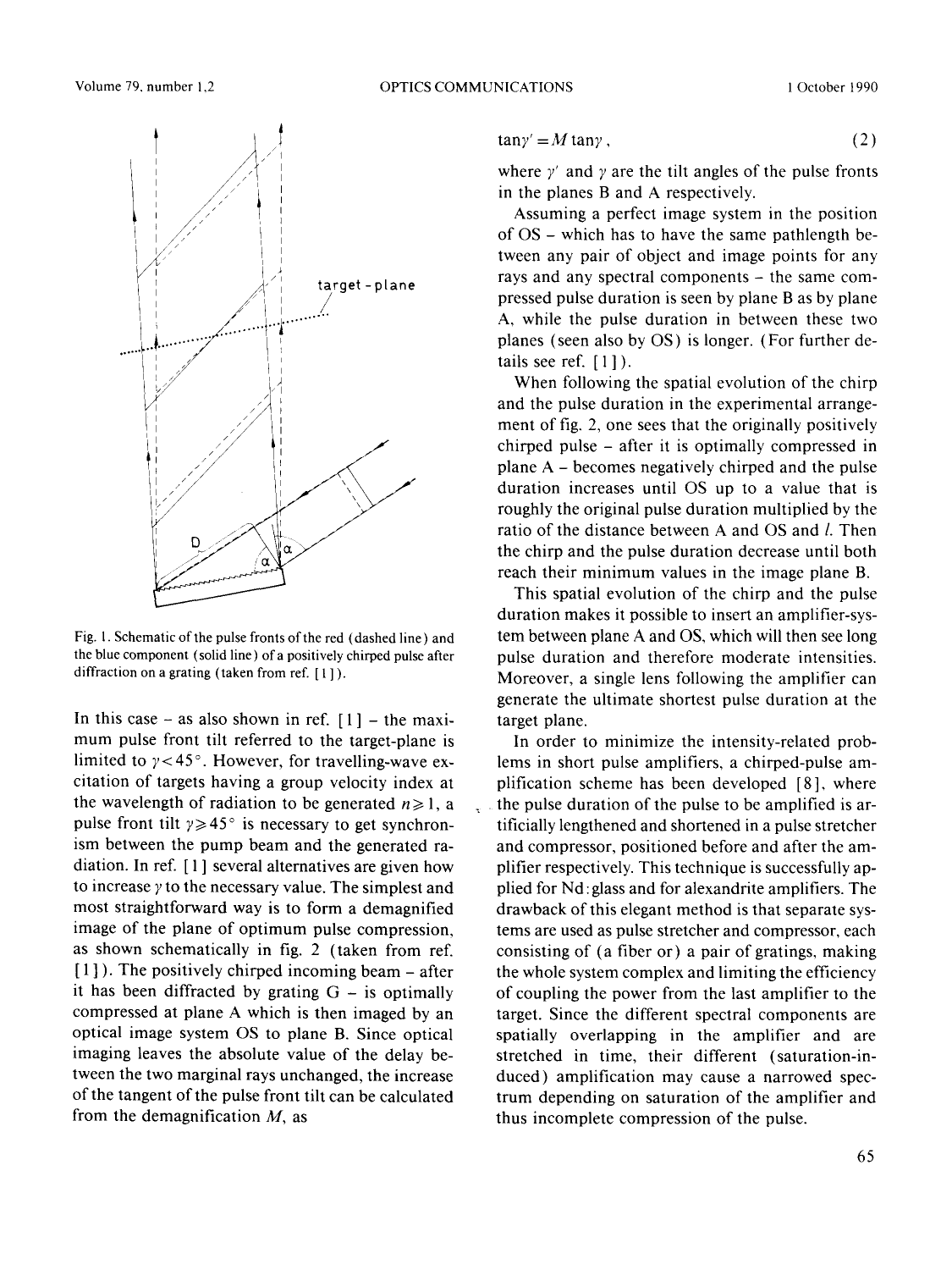

Fig. 2. Schematic arrangement to change the angle of pulse front tilt by optical imaging (taken from ref. [ 1 ] ).

The above problems are especially important for short pulse KrF amplifiers, due to the much shorter bandwidth-limited pulse width  $(< 100 \text{ fs})$  [9,10], and due to the enhanced nonlinearities at that short wavelength (248 nm).

On the other hand in case of gas amplifiers nonlinearities must be considered mainly at the output windows, and the threshold intensity where nonlinear processes become dominant (several  $GW/cm^2$ ), is close to the intensity which belongs to optimum (saturated) amplification of subpicosecond pulses. This is due to the much lower saturation energy density compared to that of solid state lasers. It means that in case of gas amplifiers the pulse duration of the pulse to be amplified need not be stretched by as high a factor as in solid state amplifiers ( $\sim 10^3$ ), instead a factor of  $\sim$  10 seems satisfactory.

Short pulse KrF amplification experiments have been carried out in many laboratories [9-14]. In spite of the fact that chirped-pulse amplification has already been suggested also for excimers [ 15 ], amplification of only unchirped seed pulses is realized experimentally up to now. Possibly due to the above mentioned nonlinear constraints on intensity, in ref. [13] not the shortest possible pulses were addressed. Only amplification of pulses of several ps duration is presented. Even in those approaches, where the seed pulse duration is close to the KrF bandwidthlimit [ 9-12,14 ], during amplification a broadening to several hundred fs occurs due to GVD and selfphase-modulations  $(SPM)$ . It was found  $[9,10]$  that a transform-limited pulse duration can only be achieved through pulse compression following amplification [ 16 ]. However, in this case severe losses are introduced in the final beam, using conventional pulse compressors, as in refs. [ 7,8 ]. It gets even worse when TWE of targets is needed, necessitating the use of even more complicated optical arrangements [ 17]. It seems that the combination of the optical scheme in fig. 2 with optical amplifiers can solve the above mentioned problems. With the use of this spatiallyevolving chirped-pulse amplification technique the minimum compressed pulse duration with any pulse front tilt could be created at the target plane, using only a single focussing element following the amplifier. This has a great importance in large scale experiments.

In this paper some aspects and a small scale experimental study of the spatially-evolving chirpedpulse amplification technique are presented.

#### **2. Experimental**

The above considerations were checked in three experiments. In these experiments a KrF laser system (built at LLG), an improved version of that described in ref. [10] delivering  $\sim$ 10 mJ,  $\sim$ 500 fs chirped pulses at 248 nm with a repetition rate up to 20 Hz [18] was used. The spectral measurements were performed by a home-made spectrograph with a diode array attached having a resolution of  $\sim 0.2$ A. For pulsewidth measurements a multiple shot autocorrelator based on two-photon ionization of NO was used (for details see ref. [16]).

In the first two experiments we used the scheme displayed in fig. 2, applying a prism or a grating as a dispersive element in the position of G.

In the first experiment output pulses of the femtosecond KrF laser system were sent through a 45 °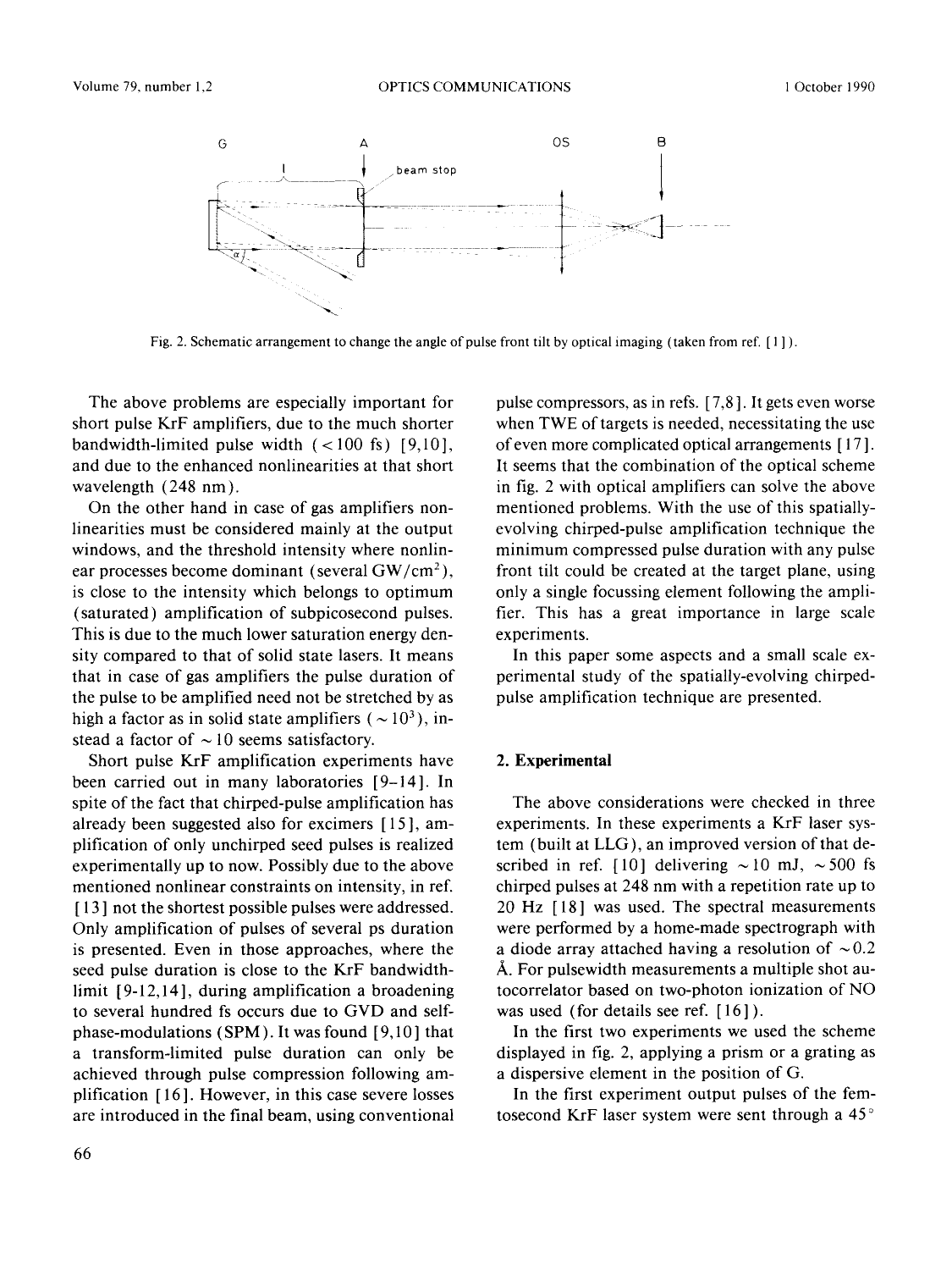prism made of Suprasil. The duration of the tilted pulse fronts was measured by an autocorrelator which was moved along the beam emerging from the prism, until minimum pulse duration was measured (as in ref. [1]).

Directly after the prism the pulse duration was  $\approx$  500 fs which decreased to a minimum of 120 fs at a distance of  $l=215$  cm measured from the prism (this corresponds to plane A in fig. 2). At this plane we placed a circular aperture into the beam, and a **1 :** 1 image of this plane was made by a fused silica lens of 2 m focal length. When the autocorrelator was put in the image plane (which corresponds to plane B in fig. 2) the pulse duration obtained there was again 120 fs.

In the second setup the output pulse of the KrF laser was compressed by the use of a 3600 line/mm grating. Comparing its temporal dispersion constant with that of the prism used in the previous experiment, the plane of optimum compression is 4 cm away from the grating, obtained from eq. (1). For technical reasons we did not measure the pulse duration there. We imaged that plane applying a  $\sim$  4 times magnification, with the use of a cylindrical mirror of  $R \approx 600$  mm. When cylindrical imaging is performed in the plane of the dispersion of a dispersive element, the angle of the pulse front tilt can be varied by different settings of the magnification according to eq. (2) while leaving the perpendicular dimension of the beam unchanged. This provides the possibility to set independently this size of the beam by the use of an additional lens or mirror to the desired value in the target plane.

In this experiment the object and image distances were 38 cm and 140 cm respectively. In the image plane the measured pulse duration was 120 fs as in the earlier cases while at the position of the cylindrical mirror longer than 1 ps pulse duration was measured.

In the third experiment the feasibility of the spatially-evolving chirped-pulse amplification was studied by inserting an amplifier between the two planes of optimum compression (between plane A and plane B in fig. 2). The experimental arrangement used for this purpose is shown in fig. 3. In this arrangement the dispersive element – denoted by G in fig.  $2 - is$ integrated into the KrF short pulse system. The UV part of the system (described in detail in ref. [ 10] )

is modified as shown in fig. 3. The  $2 \mu J$  seed pulse of  $\sim$  500 fs duration is first amplified in the KrF gain module up to 500  $\mu$ J. After the beam has passed through a  $1:1$  telescope with a vacuum spatial filter it falls onto a 3600 line/mm grating. The angle of incidence is adjusted so that the diffracted first order beam is perpendicular to the grating. This is necessary to ensure that the plane of perfect compression is perpendicular to the direction of propagation (see ref. [ 1 ] ). Assuming the same chirp as before in the first two experiments (which we consider as an inherent property of the UV pulses generated by our dye laser system) optimum compression occurs 4 cm behind the grating. In this position we placed a  $\sim$  1 mm diameter circular aperture (denoted as objectplane in fig. 3). The beam passing through this aperture is sent again in the KrF amplifier tube for the second pass. Due to the dispersion of the grating, the different spectral components travel along different paths in the amplifier. All spectral components reached saturation. A fused silica lens of 2 m focal length, positioned behind the amplifier, imaged the object plane with a magnification of 2.5 to an image plane. The pulse duration measured just after the  $f=2$ m lens is 8 ps as shown in fig. 4a. This long duration, seen also by the amplifier, is the result of the pulsestretching effect of the grating behind the plane of optimum compression (see also fig. 2). However, when increasing the distance between the lens and the autocorrelator, a decreasing pulse duration is seen, until it reaches its minimum value some  $\sim$  7 m far from the lens, at the position of the image plane. The autocorrelation trace recorded in the image plane is displayed in fig. 4b, showing a 135 fs minimum pulse duration.

There is a very important observation in association with this pulse duration. Inspection of the pulse spectrum just after the first amplification (fig. 5a) reveals that the corresponding transform-limited duration to the 1.95 Å broad spectrum is 330 fs. This means that in the plane of the aperture the pulse width cannot be shorter than 330 fs. The fact that after imaging this plane through a saturated and inhomogeneously broadened amplifier yields a much shorter, 135 fs pulse length is explained as follows. The chirp is introduced by the dye laser system in the form of the appearance of far-reaching low-intensity spectral wings that are hardly seen on the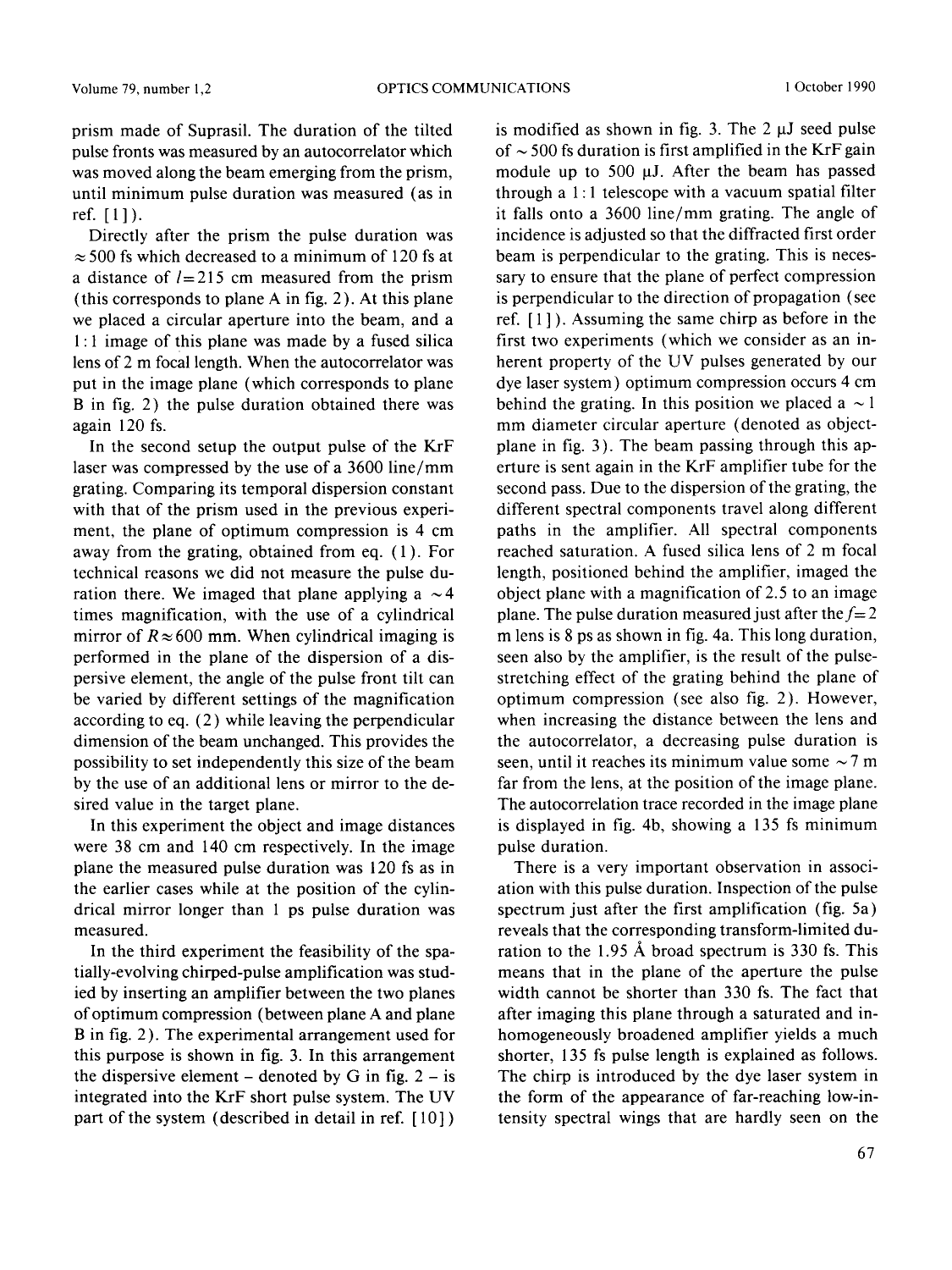

Fig. 3. **Experimental setup to demonstrate the spatially-evolving chirped-pulse amplification.** 



Fig. 4. Autocorrelation traces recorded (a) just behind the  $f=2$ **mm lens, and (b) in the image plane (see fig. 3).** 

**spectrum of the seed pulse [9,10]. Even after the first non-saturated amplification in KrF there is only a little sign of the enhancement of the wings. However, these spectral components are present and are dispersed by the grating regardless of their relative amplitude. When this beam is sent through a saturated amplifier with inhomogeneous broadening, the intensity of the wings is raised drastically (fig. 5b). If** 



Fig. 5. **Pulse spectra after (a) the first and (b) the second** amplification **in** KrF (see fig. 3 ). **The inset shows records of the spectra as a sharp edge was moved across the beam just behind the amplifier.** 

**the chirp is linear across the entire bandwidth, a compressed pulse duration of 110 fs, corresponding**  to the transform limit of the  $\sim$  5.9 Å bandwidth, is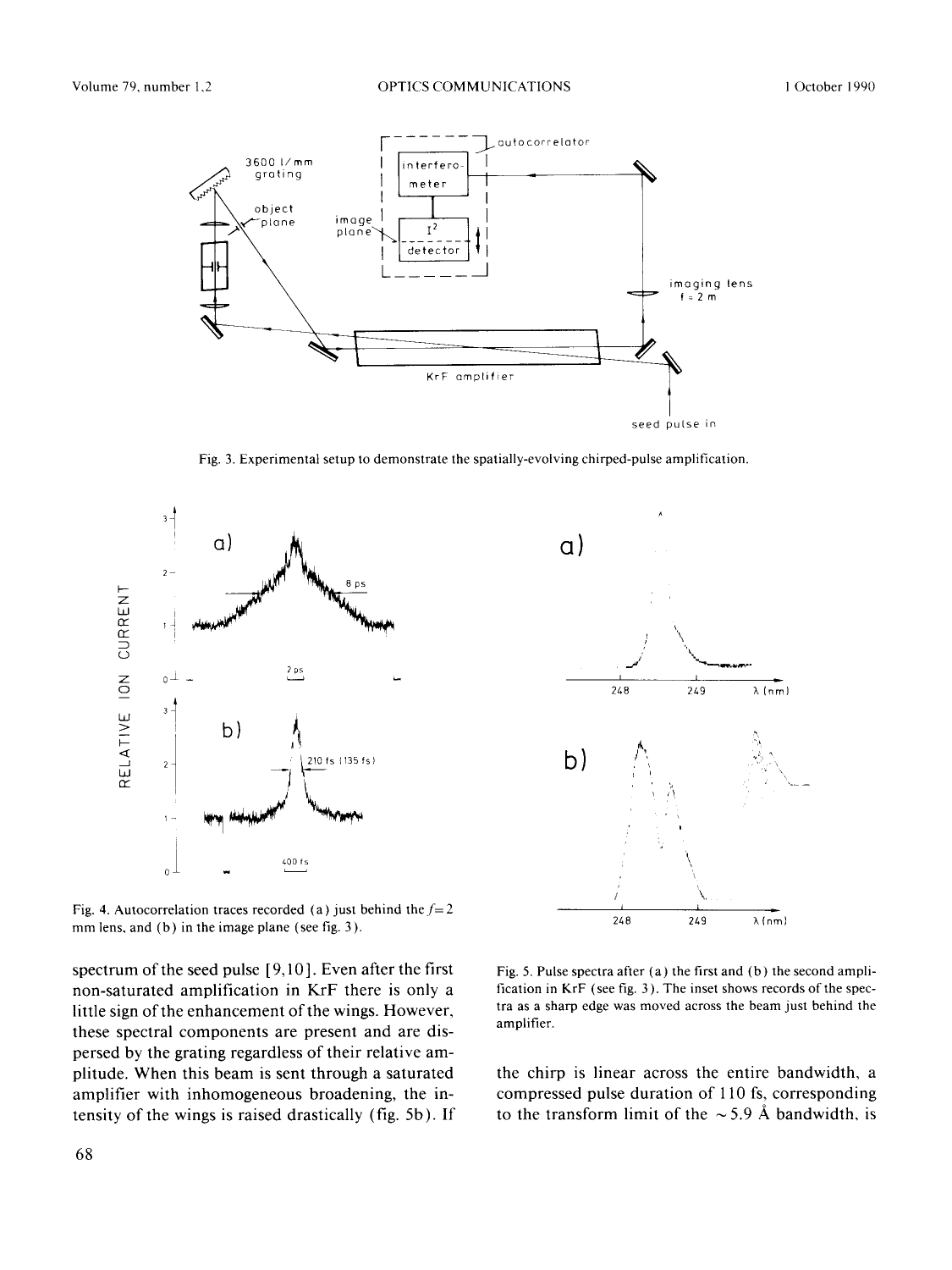expected in the image plane. The measured pulse length of 135 fs in fig. 4b is in good agreement with the expectations. So the final short pulse duration is a result of the saturated amplification via enhancement of the spectral wings of the linearly chirped input pulse. One important feature of the described arrangement is that the pulse duration is considerably stretched at the amplifier (including the windows) and the focusing element - where nonlinear constraints on intensity are very important – while minimum pulse duration is obtained at a desired plane (as seen comparing figs. 4a and 4b).

Another interesting feature of this scheme is the spatial separation of the different spectral components in the amplifier. That was experimentally checked by viewing the output spectrum while a sharp edge was moved across the beam just before or just after the amplifier. The influence of this partial beamblocking on the spectrum is displayed in the inset of fig. 5b. Since the spatially separated spectral components are amplified separately, this arrangement acts as an inhomogeneously broadened amplifier even with homogeneously broadened active medium. This makes it possible to prevent spectral hole burning even in homogeneously broadened amplifying media. Therefore saturated amplification can result in a broad spectrum necessary to obtain short pulses.

The change of the tilt angle of the pulse front in the target plane through different choice of the magnification of the image system was checked by putting a streak camera (Hadland Imacon 500) in the position of the target plane whose slit was set to be parallel with the plane of fig. 3. With this measurement different arrival times of different parts of the beam could be visualized. Within the accuracy of this measurement, agreement is found between the measured and the expected values of the pulse front tilt for different magnifications.

Since in our experiments the ideal image system at the position of OS was substituted by a single lens or a mirror, slight curvature of the pulse front in the image plane is expected. Work is in progress to measure this curvature and to determine the tilt angle of the pulse front with improved accuracy.

Results concerning this development will be presented in a forthcoming paper [19].

#### 3. Conclusion

We have studied the spatial evolution of the chirp and the pulse duration of an originally positively chirped pulse when it is passing through a dispersive element and a subsequent image system.

It is found that  $-$  due to the spatially dependent negative GVD of the dispersive element - the pulse duration first decreases until it reaches its minimum value at the plane of optimum compression. Then it starts to increase again, but the sign of the chirp becomes opposite. When an image system creates the image of the plane of optimum compression at the target plane, the pulse duration increases up to this image system and then decreases again until it reaches its minimum value in the plane of the target.

This spatial evolution of the pulse duration makes it possible to simulate the conventional chirped-pulse amplification technique in a much simpler way, only by inserting an amplifier into the beam where the pulse duration is stretched. In this way the amplifier and the target can be separated only by a lens or a mirror without the need of separate pulse stretchers and compressors.

Since in the target plane the pulse front is tilted, and its tilt angle can continuously be changed through the change of the magnification of the image system, this arrangement is ideally suited for TWE of targets.

Another advantage of this technique beyond its simplicity and good efficiency is that the different spectral components can be amplified independently, therefore the final spectrum can be controlled even for homogeneously broadened amplifiers independently of the level of saturation.

For the above reasons this technique can find many applications in the field of target experiments, performed with fs pulses.

#### **Acknowledgements**

The authors wish to thank F.P. Schäfer for his continuous support and critical reading of the manuscript. This work has been supported by the Bundesministerium fiir Forschung und Technologie, the Deutsche Forschungsgemeinschaft by the Gottfried-Wilhelm-Leibnitz-Programm and by the OTKA Foundation of the Hungarian Academy of Sciences.